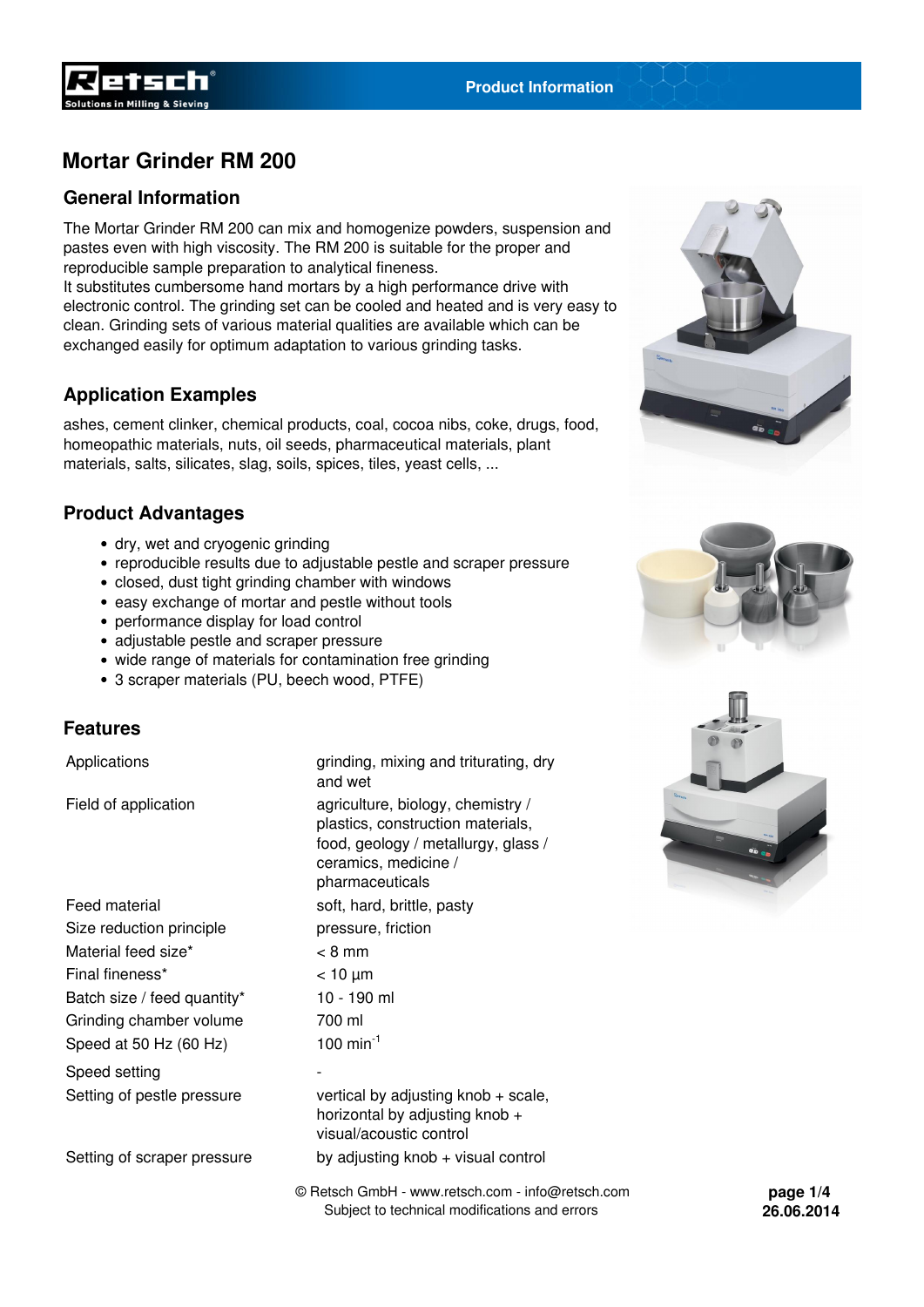| Material of grinding tools   | hardened steel, stainless steel,<br>tungsten carbide, agate, sintered<br>aluminium oxide, zirconium oxide,<br>hard porcelain |
|------------------------------|------------------------------------------------------------------------------------------------------------------------------|
| Setting of grinding time     | digital, 1 - 99 min / continuous<br>operation                                                                                |
| Drive                        | 1-phase motor with auxiliary<br>capacitor                                                                                    |
| Electrical supply data       | different voltages                                                                                                           |
| Power connection             | 1-phase                                                                                                                      |
| Protection code              | IP 53                                                                                                                        |
| Power consumption            | 250 W (230 V, 50 Hz) / 290 W (120<br>$V$ , 60 Hz)                                                                            |
| $W \times H \times D$ closed | 400 x 480 x 370 mm (opened 400 x<br>$550 \times 510 \text{ mm}$ )                                                            |
| Net weight                   | $\sim$ 24.2 kg                                                                                                               |
| Documentation                | Operation & Application Video                                                                                                |
| Standards                    | CЕ                                                                                                                           |
| Please note:                 |                                                                                                                              |

\*depending on feed material and instrument configuration/settings

## **Videolink**



<http://www.retsch.com/rm200>

## **Function Principle**

The RM 200 comminutes, mixes and triturates by pressure and friction. The function of the scraper is to feed the material into the area between the mortar and pestle. This forced feed ensures that the whole of the sample is continuously subjected to the grinding and trituration process and is also intensively mixed. The pestle is not located in the centre of the mortar but is offset; contact with the rotating mortar and the sample causes it to rotate automatically. The necessary grinding pressure is achieved by the weight of the pestle itself combined with the adjustable spring pressure acting on its axis.

**page 2/4 26.06.2014**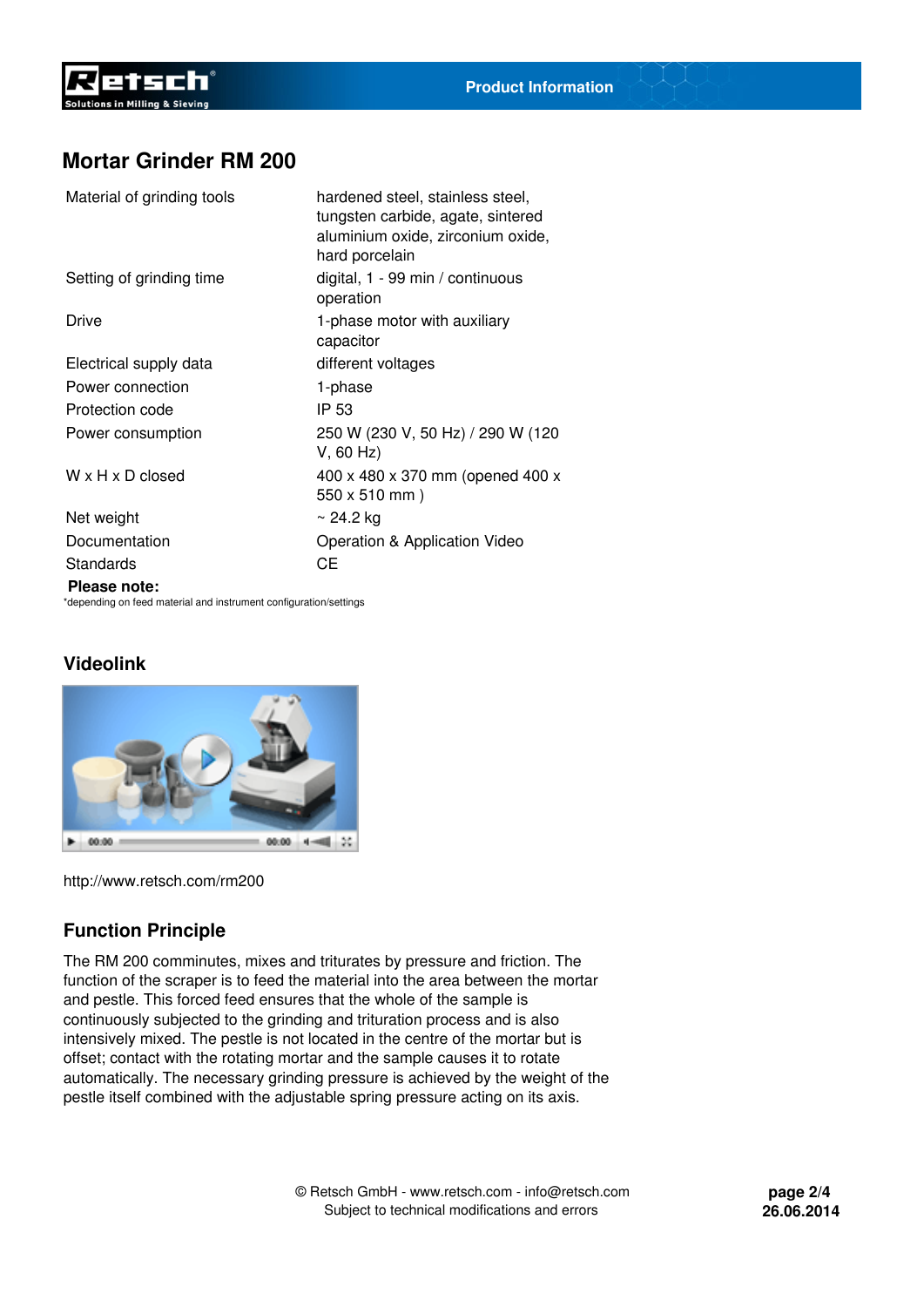

#### **Order data**

### **Mortar Grinder RM 200**

| (please order mortar and pestle separately) |  |
|---------------------------------------------|--|
| 20.455.0001                                 |  |

RM 200, 230 V, 50 Hz

**other electrical versions available for the same price**

| Mortar and pestle RM 200 |        |
|--------------------------|--------|
| <b>Hardened steel</b>    |        |
| 02.460.0018              | Mortar |
| 02.461.0112              | Pestle |
| <b>Stainless steel</b>   |        |
| 02.460.0057              | Mortar |
| 02.461.0113              | Pestle |
| <b>Tungsten carbide</b>  |        |
| 02.460.0021              | Mortar |
| 02.461.0114              | Pestle |
| Agate                    |        |
| 02.460.0098              | Mortar |
| 02.461.0115              | Pestle |
| Sintered aluminum oxide  |        |
| 02.460.0017              | Mortar |
| 02.461.0116              | Pestle |
| Zirconium oxide          |        |
| 02.460.0086              | Mortar |
| 02.461.0117              | Pestle |
| Hard porcelain           |        |
| 02.460.0016              | Mortar |
| 02.461.0118              | Pestle |
|                          |        |

#### **Scrapers RM 200**

22.862.0012 Scraper, PU **Additional items**

22.008.0025 Scraper, beech wood 22.008.0024 Scraper, PTFE (e.g. for cryogenic grinding)

> © Retsch GmbH - www.retsch.com - info@retsch.com Subject to technical modifications and errors

**page 3/4 26.06.2014**